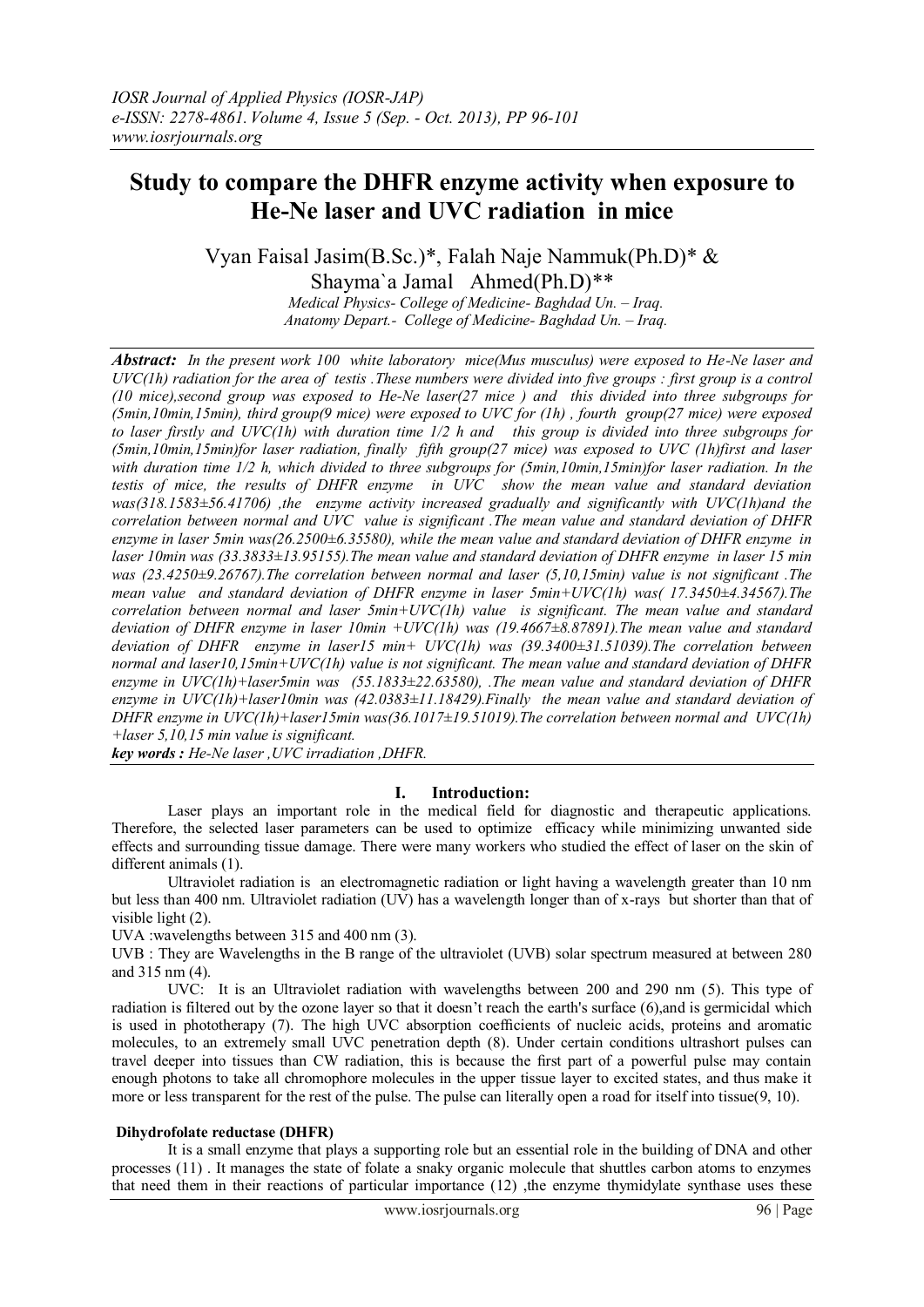carbon atoms to build thymine bases an essential component of DNA after folate has released its carbon atoms it has to be recycled, this is the job performed by dihydrofolate reductase (13).

 DHFR converts dihydrofolate into tetrahydrofolate , a methyl group shuttle required for the de novo synthesis of purines ,thymidylic acid and certain amino acids because of it's small size (18-22) (KD) (14) while the functional dihydrofolate reductase gene has been mapped to chromosome 5 multiple intron processed pseudogenes or dihydrofolate reductase - like genes have been identified on separate chromosomes found in all organisms (15). DHFR has a critical role in regulating the amount of tetrahydrofolate in the cell tetrahydrofolate and it's derivatives are essential for purine and thymidylate synthesis, which are important for cell proliferation and cell growth(16). DHFR plays a central role in the synthesis of nucleic acid precursors, and it has been shown that mutant cells that completely lack DHFR require glycine, an amino acid, and thymidine to grow DHFR has also been demonstrated as an enzyme involved in the salvage of tetrahydrobiopterin from dihydrobiopterin (17).

## **II. Research Methods:**

#### **2-1Animals experiments :**

In order to assess the influence of He-Ne laser plus the UVC irradiation on testis of Mouse the following experiments are performed. 100 adult of albino male mice , weight (25-30) g ,are used in this study. Animals were placed in the room ranged temperature (20-25)  $C^{\circ}$  and lighting ranged (12) h light and (12) h darkness at the "Animal breeding center college of Medical-Baghdad University " and distributed in cages for creditors authority totals and by need experience and for the duration of trials was to give animals water and bush integrated and manufactured by the Center for. Ipa,a for Agricultural research in Abu Ghraib –Baghdad. The mice are divided into five groups and irradiation see table 1.

- 1. First group: the animals normal, which was control group.
- 2. Second group: was used to characterize the degree of UVC irradiation on mice testis. The UVC source placed at 20 cm above the mouse cage, where the final UVC power at the mouse testis surface was 1.2 mW, for 1h.
- 3. Third group: was employed to study the influence of He-Ne laser irradiation. A continuous He-Ne laser of wavelength 632.8 nm with a maximum output power of 1.0 mw, and a beam diameter of 3mm , was employed. The laser beam was directed on testis for a period of (5,10,15) min, which equal to energy dose of  $(4.2J/cm^2, 8.4J/cm^2, 12.6J/cm^2)$ .
- 4. Fourth group: was pre-irradiated by He-Ne laser  $(4.2 \text{J/cm}^2, 8.4 \text{J/cm}^2, 12.6 \text{J/cm}^2)$  (5,10,15) min followed by UVC irradiation , with one hour and wait for (1/2 h) time (for UVC) interval between the two irradiations.
- 5. Fifth group: was pre-irradiated by UVC light ,after one hour and wait for  $(1/2 h)$ , this group was irradiated by He-Ne  $(5, 10, 15)$ min laser of( $4.2$ J/cm<sup>2</sup>, $8.4$ J/cm<sup>2</sup>, $12.6$ J/cm<sup>2</sup>), the laser beam was directed on testis.

| <b>NO</b> | <b>Types of</b><br>radiation                                                                      | of<br><b>Number</b><br>animals<br>after<br>7days | <b>Number of animals</b><br>after 14 days | Number of animals after<br>21 days |
|-----------|---------------------------------------------------------------------------------------------------|--------------------------------------------------|-------------------------------------------|------------------------------------|
| $1-$      | Control                                                                                           | 10                                               |                                           |                                    |
| $2 -$     | UVC(1h)                                                                                           |                                                  |                                           |                                    |
| $3 -$     | $a-Laser(5min)$<br>$b$ -Laser $(10min)$<br>$c$ -Laser $(15min)$                                   |                                                  |                                           |                                    |
| $4-$      | $a-Laser(5min)+UVC(1h)$<br>$b$ -Laser $(10min)+UVC(1h)$<br>$c$ -Laser $(15min)+UVC(1h)$           |                                                  |                                           |                                    |
| $5 -$     | $a-UVC(1h) + Laser(5min)$<br>$b$ -UVC $(1h)$ +Laser $(10min)$<br>$c$ -UVC $(1h)$ +Laser $(15min)$ |                                                  |                                           |                                    |

#### **Table 1 Animals which used in this research**

#### **2-2 The assessment of enzyme activity for DHFR enzyme:**

Mice were killed in separated the spinal cord and explained directly for testis, and put it in test tube, then added (1ml) (PBS). Grind the testis with fine sand by mortar according to (18).

#### **III. Results:**

 In order to check the effect He-Ne laser and UVC on testis of mice and measurement DHFR enzyme activity after 7,14,21 days.

Table 2 show the DHFR enzyme activity after 7,14,21 days after exposing to radiation.

Table 3 show the correlation of DHFR enzyme activity for normal and samples, significant differences in all type of radiation are given.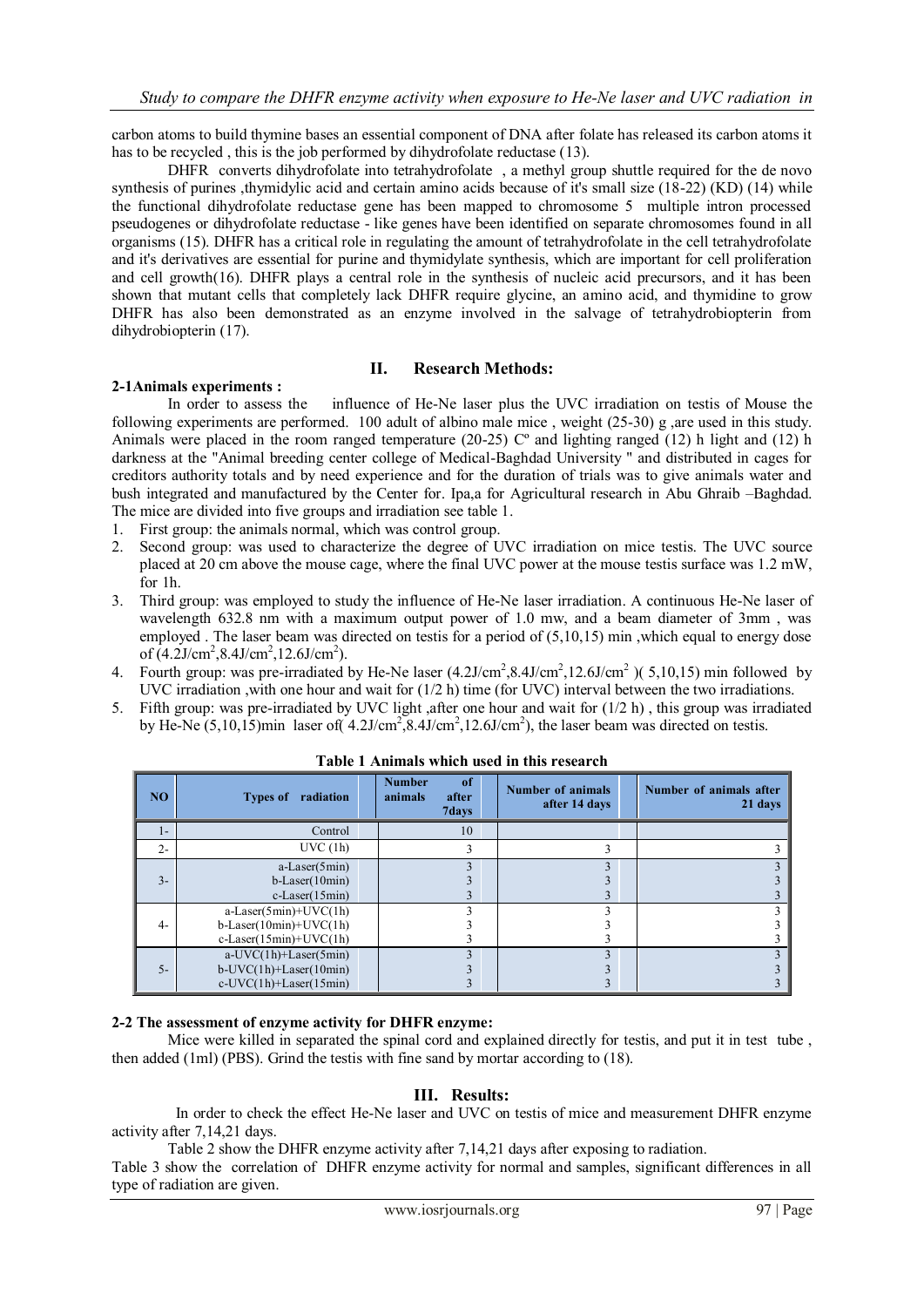Fig 1 show the relation between UVC(1h)&laser (5,10,15 )min, but Fig 2 observed relation between  $\text{UVC}(1h)$ & laser (5,10,15)min +UVC(1h), also Fig 3 show the relation between UVC(1h) &UVC(1h) + laser (5,10,15 )min,

Finally Fig 4 show the relation between DHFR enzyme activity and all types of radiation.

**Table 2-The DHFR enzyme activity after (7,14,21) days after exposing to radiation.**

| <b>Radiation</b>                 | $Mean \pm SD$           |
|----------------------------------|-------------------------|
| 1-Normal                         | $76.0600 \pm 0.15492$   |
| $2$ -UVC $(1h)$                  | $318.1583 \pm 56.41706$ |
| 3-Laser 5min                     | $26.2500 \pm 6.35580$   |
| 4-Laser10min                     | $33.3833 \pm 13.95155$  |
| 5-Laser15min                     | $23.4250 \pm 9.26767$   |
| $6$ -Laser5min+UVC $(1h)$        | 17.3450 ± 4.34567       |
| $7$ -Laser $10$ min+UVC $(1h)$   | $19.4667 \pm 8.87891$   |
| $8$ -Laser15min+UVC(1h)          | $39.3400 \pm 31.51039$  |
| 9-UVC(1h)+laser5min              | 55.1833±22.63580        |
| $10$ -UVC $(1h)$ +laser $10$ min | $42.0383 \pm 11.18429$  |
| $11$ -UVC $(1h)$ +laser $15min$  | $36.1017 \pm 19.51019$  |

**Table 3-The correlation of DHFR enzyme activity for normal and samples.**

| <b>Radiation</b>               | r-value   | Probability | <b>Relation</b> |
|--------------------------------|-----------|-------------|-----------------|
|                                |           |             |                 |
| $1$ -Normal $&$ UVC $(1h)$     | $-0.156$  | >0.05       | significant     |
| 2-Normal&laser 5min            | 0.195     | >0.05       | No significant  |
| 3-Normal&laser10min            | 0.008     | >0.05       | No significant  |
| 4-Normal&laser15min            | 0.085     | >0.05       | No significant  |
| 5-Normal&laser5min+ $UVC(1h)$  | $-0.123$  | >0.05       | significant     |
| $6$ -Normal&laser10min+UVC(1h) | 0.357     | >0.05       | No significant  |
| 7-Normal&laser15min+UVC(1h)    | 0.067     | >0.05       | No significant  |
| 8-Normal&UVC(1h)+laser5min     | $-0.222$  | >0.05       | significant     |
| 9-Normal&UVC(1h)+laser10min    | $-0.117$  | >0.05       | significant     |
| 10-Normal&UVC(1h)+laser15min   | $-0.0003$ | >0.05       | significant     |



**Fig .1. Relation between UVC(1h)&laser(5,10,15)min.**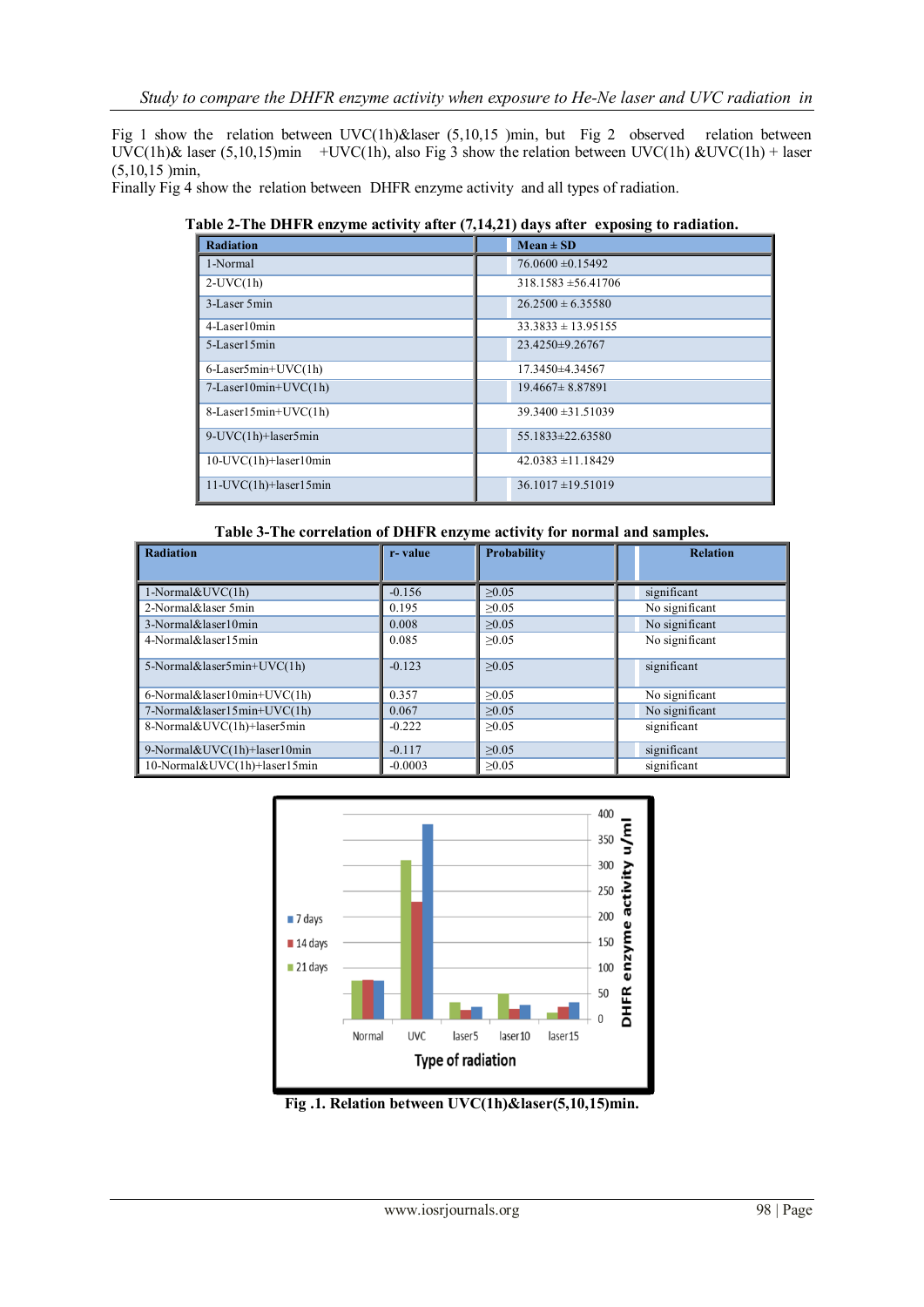

**Fig .2. Relation between UVC(1h)& laser(5,10,15)min +UVC(1h).**



**Fig .3.Relation between UVC(1h)&UVC(1h)+laser(5,10,15)min.**



**Fig .4.Relation between DHFR enzyme activity and all types of radiation.**

# **IV. Discussion :**

 In the UVC(1h) after7 days the value of the DHFR enzyme (379.8) was highly compare with normal (75.96), but after 14 days DHFR value was (229.6) highly compare with normal (76.2) too. After 21 days DHFR value was (310.05) highly compare with normal(75.9), high value of DHFR with UVC(1h) after 7 days , less value after 14 days , value of DHFR after 21 days less from after 7 days but upper from 14 days , the effect of UVC(1h) was highly , which increased DHFR enzyme as shown in (Fig .1), in other hand the correlation between normal and UVC (-0.156) was significant as shown in table 3.

 In the laser 5 min after 7 days DHFR value was (24.73) low compare with normal (75.96), but after 14 days DHFR value was (17.66) low compare with normal (76.2), after 21 days DHFR value was (32.86) low compare with normal (75.9) as shown in (Fig .1), also the correlation between normal and laser 5min (0.195) was no significant as shown in table 3.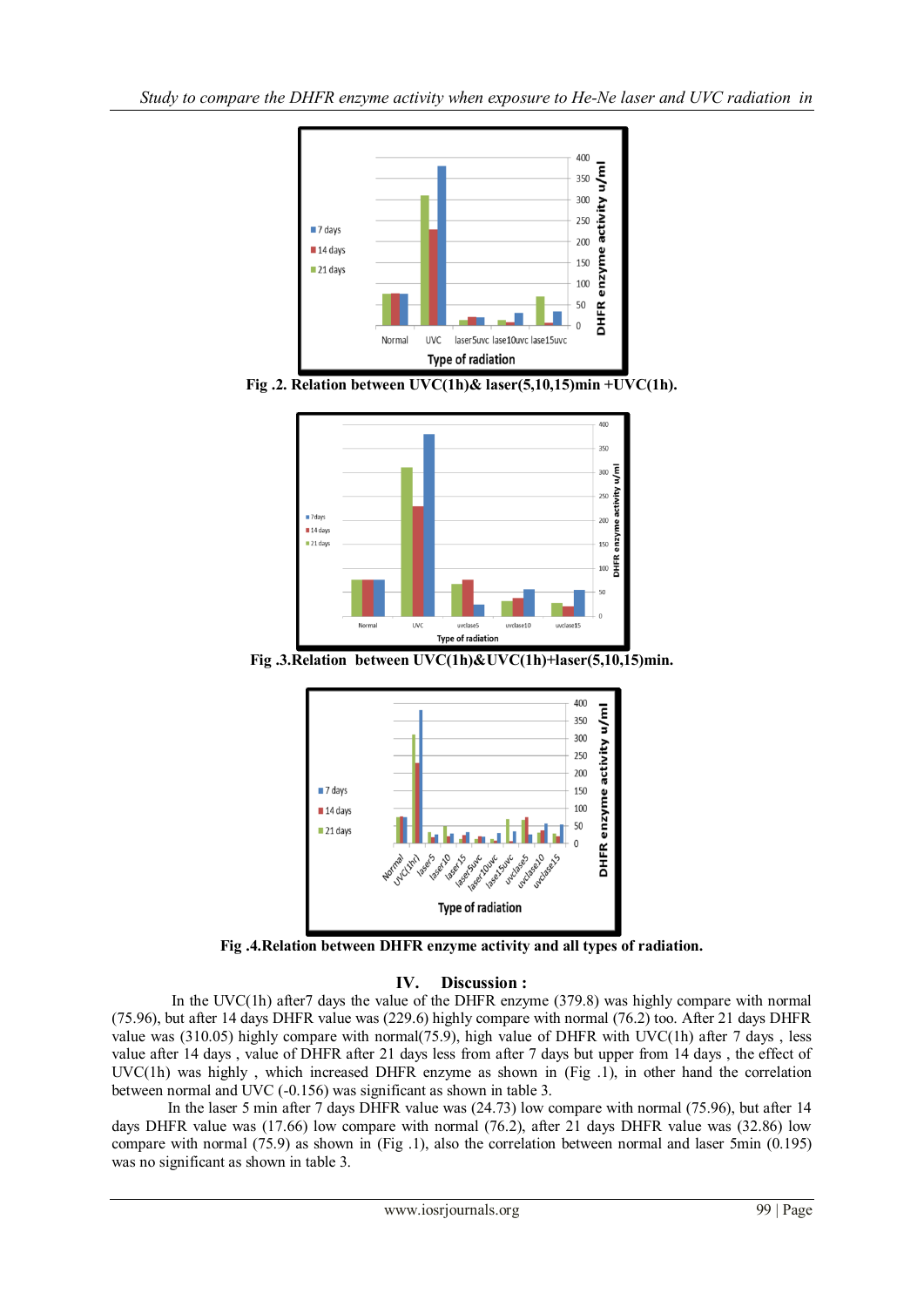In the laser10 min after 7 days DHFR value was (28.6) low compare with normal (75.96), but after 14 days DHFR value (20.2) was low compare with normal (76.2) , after 21 days DHFR value (50.1) was low compare with normal (75.9) as shown in (Fig . 1), the correlation between normal and laser 10 min (0.008) was no significant as shown in table 3.

 In the laser 15 min after 7 days DHFR value (33.5) was low compare with normal (75.96), but after 14 days DHFR value (23.85) was low compare with normal (76.2), after 21 days DHFR value (12.9) was low compare with normal (75.9) as shown in (Fig .1) , the correlation between normal and laser 15 min (0.085) was no significant as shown in table 3.

So in the laser (5,10,15)min the high value of DHFR in laser 10min (50.1) after 21 days , the less value of DHFR after 21 days in laser 15 min (12.9).

 In the laser 5min+UVC(1h) after 7 days DHFR value was (19.43)low compare with normal (75.96) but after 14 days DHFR value (21.2) was low compare with normal (76.2), after 21 days DHFR value (13.2) was low compare with normal (75.9) as shown in (Fig .2) , the correlation between normal and laser5min+UVC(1h)(-0.123) was significant as shown in table 3.

 In the laser 10min+UVC(1h) ,after 7 days DHFR value (30.3)was low compare with normal (75.96), but after 14 days DHFR value (8.83) was low compare with normal (76.2), after 21 days DHFR value (13.25) was low compare with normal (75.9) as shown in (Fig.2), the correlation between normal and laser10min+UVC(1h) (0.357) was no significant as shown in table 3.

 In the laser15min+UVC(1h) after 7 days DHFR value(33.74)was low compare with normal (75.96) but after 14 days DHFR value(7.4)was low compare with normal (76.2),after 21 days DHFR value(69.7)was low compare with normal (75.9) as shown in (Fig .2), the correlation between normal and laser15min+UVC(1h)(0.067) was no significant as shown in table 3.

So in the laser(5,10,15)min+ UVC(1h)after 7,14,21 days high value in laser15min+UVC(1h)(69.7) after 21 days , less value in laser 15min+UVC(1h) (7.4) after 14 days.

In the UVC(1h)+laser5min after 7 days DHFR value(24.73)was low compare with normal (75.96), after 14 days DHFR value(75.9)was low compare with normal (76.2), after 21 days DHFR value(67.57)was low compare with normal (75.9) as shown in (Fig .3), the correlation between normal and UVC(1h) +laser5min(-0.222) was significant as shown in table 3.

 In the UVC(1h)+laser10min after 7 days DHFR value( 56.53)was low compare with normal (75.96) ,but after 14 days DHFR value(38.2)was low compare with normal (76.2),after 21 days DHFR value(31.8) was low compare with normal  $(75.9)$  as shown in (Fig . 3), the correlation between normal and UVC(1h) +laser10min(-0.117) was significant as shown in table 3.

 In the UVC(1h)+laser15min after 7 days DHFR value( 54.76) was low compare with normal (75.96) ,but after 14 days DHFR value(20.3) was low compare with normal (76.2), after 21 days DHFR value(27.8) was low compare with normal  $(75.9)$  as shown in (Fig .3), the correlation between normal and UVC(1h) +laser15min(-0.0003) was significant as shown in table 3.

So in the UVC(1h)+laser(5,10,15)min the high value after 14 days (75.9) in the UVC(1h)+laser 5min but the less value after 14 days in the UVC (1h) +laser 15min (20.3).

The high value of DHFR enzyme in all types of radiation after 7,14,21 days in UVC(1h) after 7 days value (379.8) and less value of DHFR enzyme after 7,14,21 days in laser 15min+UVC(1h) (7.4) after 14 days as shown in (Fig .4).

Through this study the results show the effect UVC(1h) height but laser could to make protection against UVC by decreased DHFR enzyme.

 These results indicate that UVC (1h) increase enzyme level and He-Ne laser decrease enzyme level and this in agreement with (19).

The enzyme activity increased gradually and significantly with UVC(1h) and this in agreement with (20), the activity increased gradually , the rate of increase was relative to the increase concentration of the drag.

The inhibit of the enzyme dihydrofolate reductase competing with it's natural substrates, and so block the production of tetrahydrofolate ,an essential cofactor for DNA synthesis(21).

 As conclusion: that if He-Ne laser is used with UVC then it will give protection against UVC. UVC (1h) increase enzyme level and He-Ne laser decrease enzyme level.

#### **References:**

[1]. Abuarra A.,Abuarra B.,Abur B.S.,Singh G.K.C.,AlSadi Z.,MahmoodTg.L.R., Omar K. and MatJafr M.Z., 2012,The effects of different laser doses on skin,International Journal of the Physical Sciences , 7(3): 400 – 407,ISSN 1992 – 1950,DOI: 10.5897/IJPS11.1718.

[2]. Helmenstine A.M.,2013,Ultraviolet Radiation Definition,Chemistry Glossary Definition of Ultraviolet Radiation, About .com Chemistry.

[3]. Svobodova A., Walterova D. and Vostalova J., 2006,Ultraviolet Light Induced Alteration to the Skin, Biomed Pap Med Fac Univ Palacky Olomouc Czech Repub,150(1):25-38.